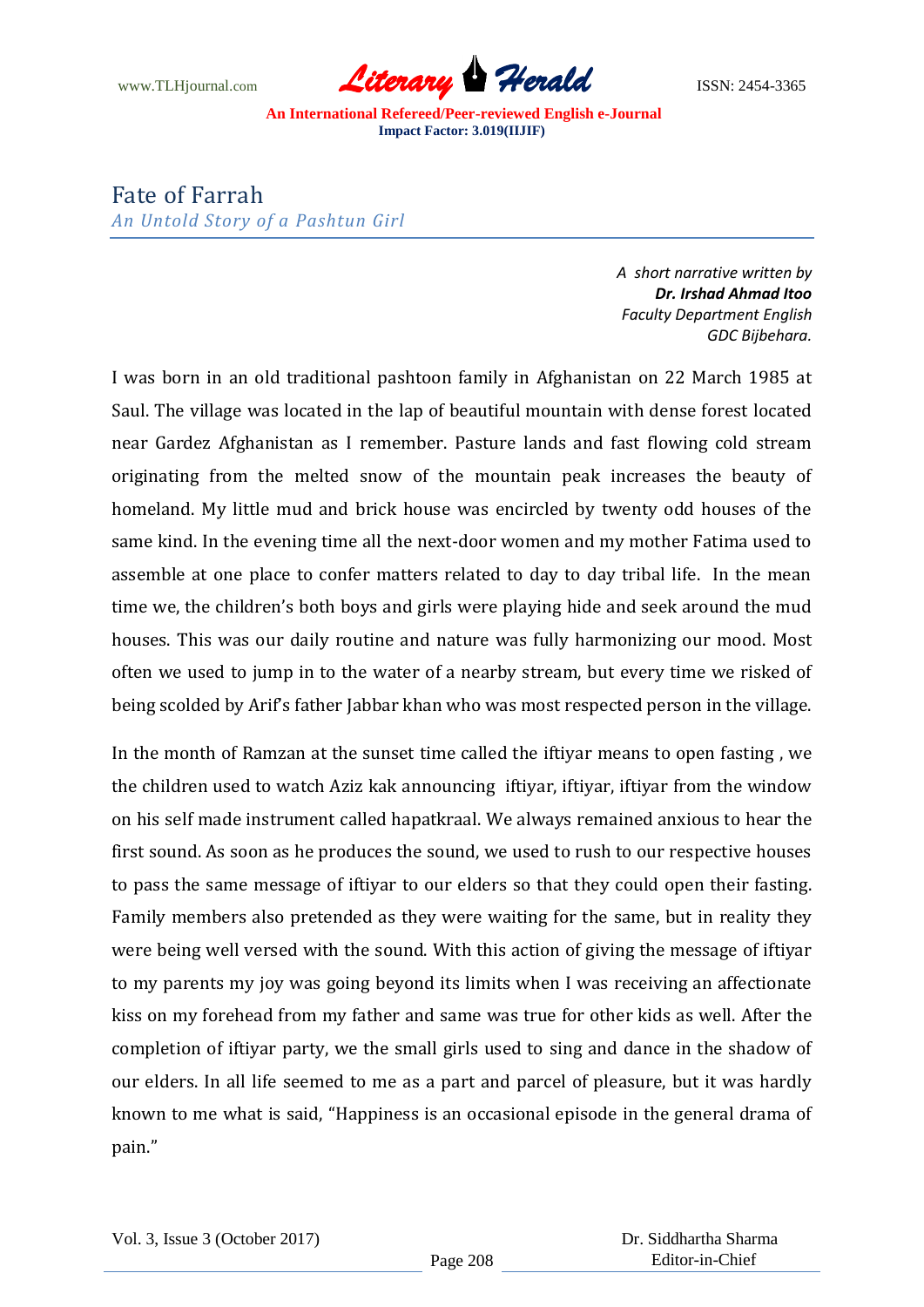www.TLHjournal.com **Literary Herald Herald** ISSN: 2454-3365

**An International Refereed/Peer-reviewed English e-Journal Impact Factor: 3.019(IIJIF)**

Now it was the eve of Eid-ul Fitr my father told me that I am in the tenth year now and I should have a well fashionable dress of the tribal custom. My parents asked me take a bath be prepare for the Eid tomorrow. We wake up early in the morning and after taking tea we went to offer congregational prayer in the Eid Gha and after the prayer my father gave me ten rupees to bring some Eid gifts. I took the money and went to local market which was half of a mile from the village, but on the road a middle aged couple stopped me and asked for my name to which I replied the 'Farrah', my wretched name. Soon they showered something up on me and I became lifeless as I opened my eyes, I found myself in an unknown place where from it was hard to flee. I wept a lot, but all fruitlessly and the ocean of my eyes shrink to a large extend. I thought about my family, friends and more especially about the homeland. I was frightened not to escape and I never tried, because there was no escape possible as I was locked in the room with an attached bathroom for more than a month and eating material was given to me in the confinement. I was all restless, worried for my past, present and for the future too. Final a middle aged man came and asked to me to listen carefully, "We brought you to do our household activities and be our helper like that of others." This was the order which I had to obey as there were no alternative possible for me at that stage and I compromised at the cost of two times meal. But the fact is that days were going bigger and bigger and nights even bigger than the days. I performed the duty assigned to me till the date when a sense of maturity came to me. Though meals were giving to me much better than ours, but it seemed to me worse than chopped bread of my family as my heart was not it its taste that was somewhere in Saul.

It was the month of April the owner's wife went to a marriage party and the owner told me to bring a cup of tea in his room where he did all the wrong with me as a beast. Though I tried to resist his acts but couldn't and all my dreams ruined. I wept for hours and recalled the childhood game of marriage ceremony imitated from the ceremonies of our elders in which Arif the dashing among the boys used to be bridegroom and me gorgeous among girls used to be the bride. I really was dreaming to be his bride but it was not known to me that I will become a puppet in the hands of my fate. The sex assault with me had become now a daily retain from the owner in the absence of his